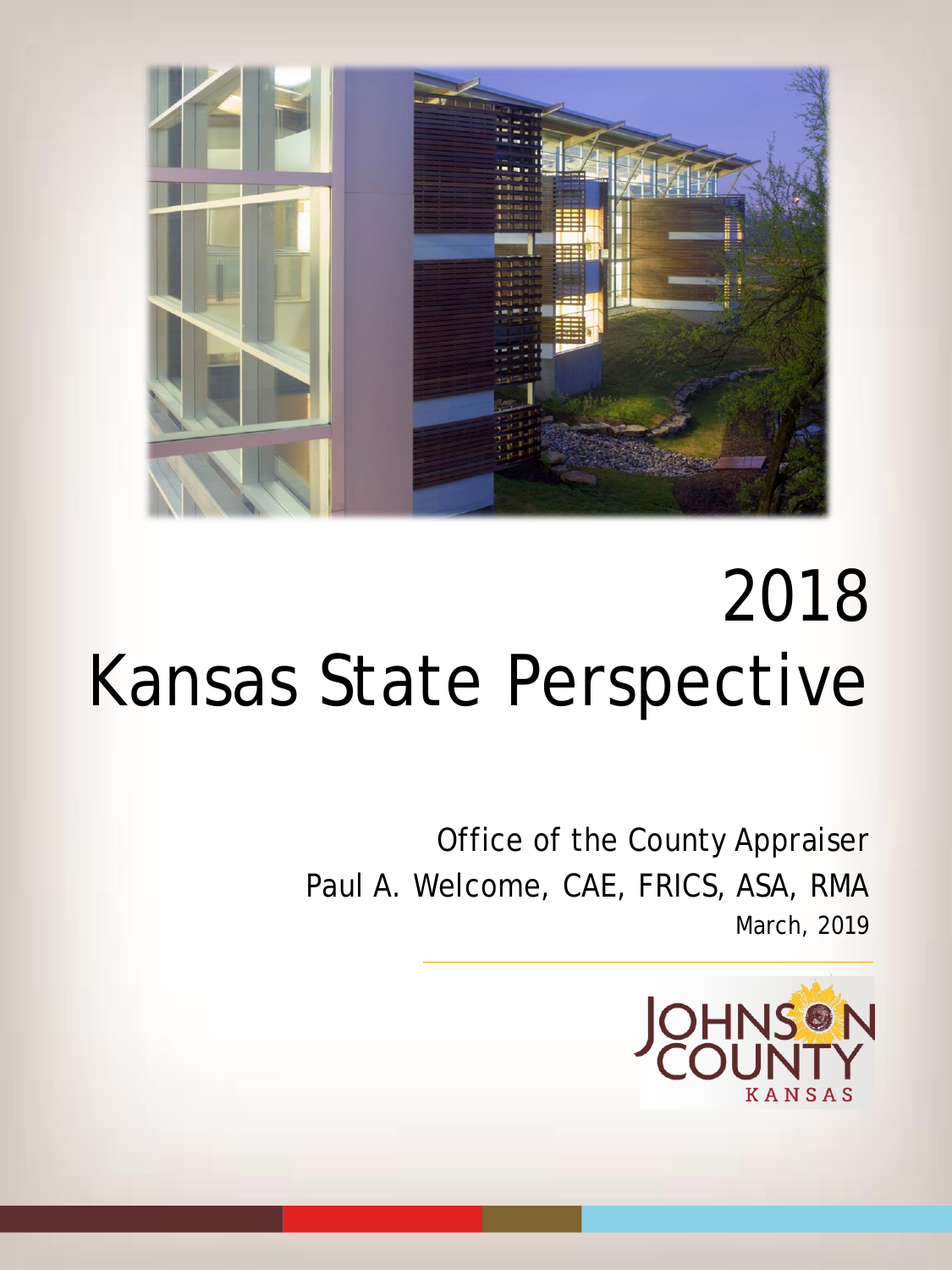| CHEYENNE               |                                 | <b>RAWLINS</b> | <b>DECATUR</b>  | <b>NORTON</b>   | <b>PHILLIPS</b>          | <b>SMITH</b>    | <b>JEWELL</b>                   | <b>REPUBLIC</b>                | <b>WASHINGTON MARSHALL</b>              | <b>NEMAHA</b>            | BROWN DONIPHANCE                                         |                                  |
|------------------------|---------------------------------|----------------|-----------------|-----------------|--------------------------|-----------------|---------------------------------|--------------------------------|-----------------------------------------|--------------------------|----------------------------------------------------------|----------------------------------|
|                        | <b>THOMAS</b><br><b>SHERMAN</b> |                | <b>SHERIDAN</b> | <b>GRAHAM</b>   | <b>ROOKS</b>             | <b>OSBORNE</b>  | <b>MITCHELL</b>                 | <b>CLOUD</b>                   | <b>CLAY</b><br><b>RILEY</b>             |                          | <b>POTTAWATOMIE JACKSON ATCHISON</b><br><b>VEFFERSON</b> | <b>HYDRY</b><br><b>WYANDOTTE</b> |
| <b>WALLACE</b>         | LOGAN                           |                | GOVE            | <b>TREGO</b>    | <b>ELLIS</b>             | <b>RUSSELL</b>  | <b>LINCOLN</b>                  | <b>OTTAWA</b><br><b>SALINE</b> | <b>GEARY</b><br>DICKINSONT              | <b>WAB AUNSEE</b>        | EAVEN<br>Х<br><b>SHAWNEE</b>                             | ₽<br>DOUGLAS JOHNSON             |
| <b>GREELEY WICHITA</b> |                                 | SCOTT          | LANE            | <b>NESS</b>     | <b>RUSH</b>              | <b>BARTON</b>   | <b>ELLSWORTH</b><br><b>RICE</b> | <b>MCPHERSON</b>               | <b>MORRIS</b><br><b>MARION</b><br>CHASE | <b>LYON</b>              | <b>OSAGE FRANKLIN</b>                                    | <b>MLAML</b>                     |
| <b>HAMILTON KEARNY</b> |                                 | <b>FINNEY</b>  |                 | <b>HODGEMAN</b> | PAWNEE<br><b>EDWARDS</b> | <b>STAFFORD</b> | <b>RENO</b>                     | <b>HARVEY</b>                  |                                         |                          | <b>COFFEY</b><br>ANDERSON<br>GREENWOOD WOODSON ALLEN     | LINN                             |
| <b>STANTON</b>         | <b>GRANT</b>                    | HASKELL        | <b>GRAY</b>     | FORD            | <b>KIOWA</b>             | <b>PRATT</b>    | <b>KINGMAN</b>                  | $\star$<br><b>SEDGWICK</b>     | <b>BUTLER</b>                           |                          | WILSON NEOSHO CRAWFORD                                   | <b>BOURBON</b>                   |
| <b>MORTON</b>          | <b>STEVENS SEWARD</b>           |                | <b>MEADE</b>    | <b>CLARK</b>    | <b>COMANCHE</b>          | <b>BARBER</b>   | <b>HARPER</b>                   | <b>SUMNER</b>                  | COWLEY                                  | <b>ELK</b><br>CHAUTAUQUA | MONTGOMERY                                               | <b>LABETTECHEROKEE</b>           |

- The State of Kansas is comprised of 105 counties, and each is a separate appraisal District.
- These counties determine the appraised value of property located in their jurisdiction for ad valorem tax purposes.
- The counties of Johnson, Wyandotte, Douglas, Shawnee, and Sedgwick are historically the largest contributors to the appraised and assessed property valuation for the state.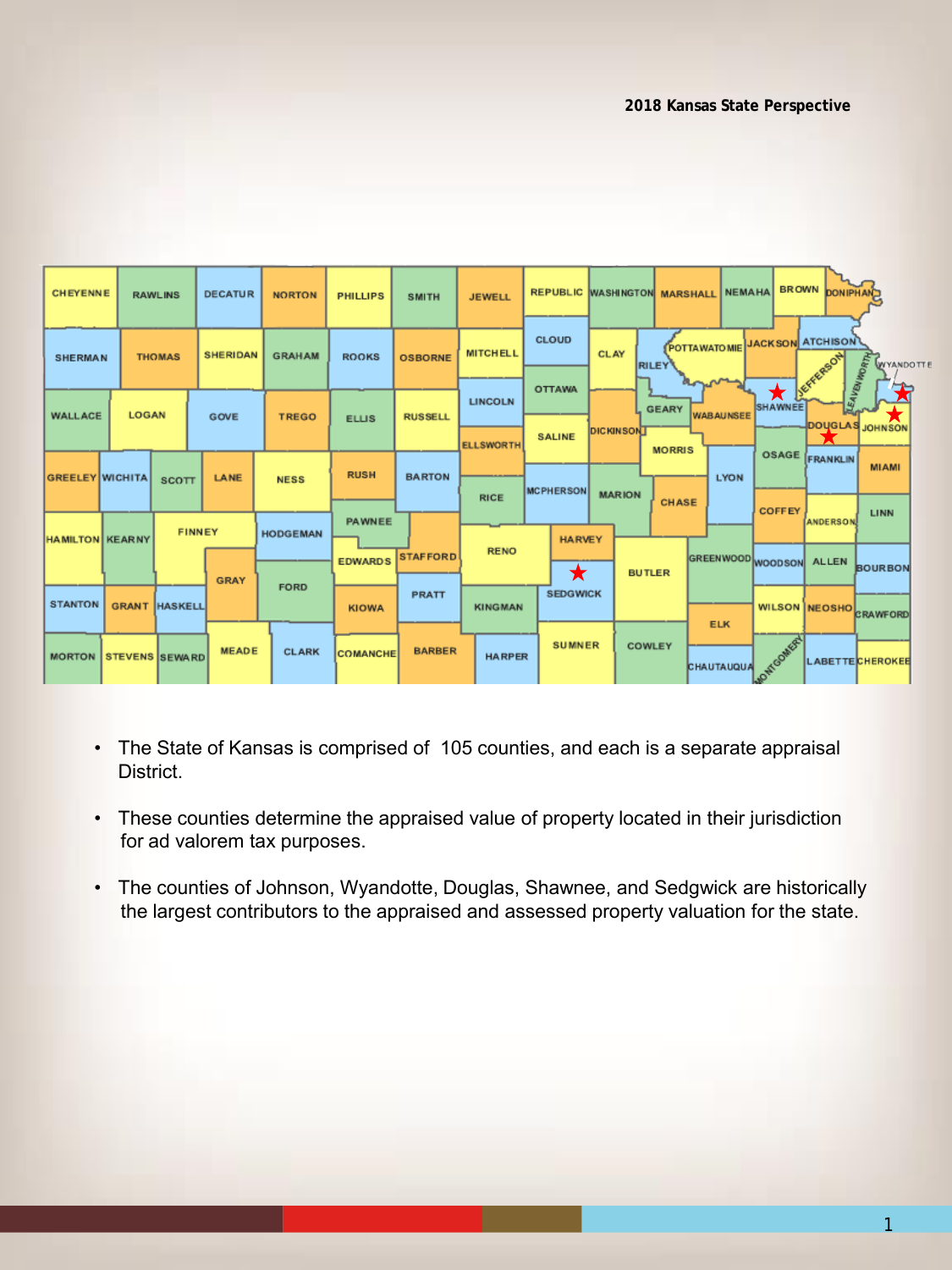#### **Total of All Appraised Property**

*Johnson County contributed 34.6 percent or \$73.87 billion in property valuation to the state's appraised value . This total includes residential, commercial and personal property values.*

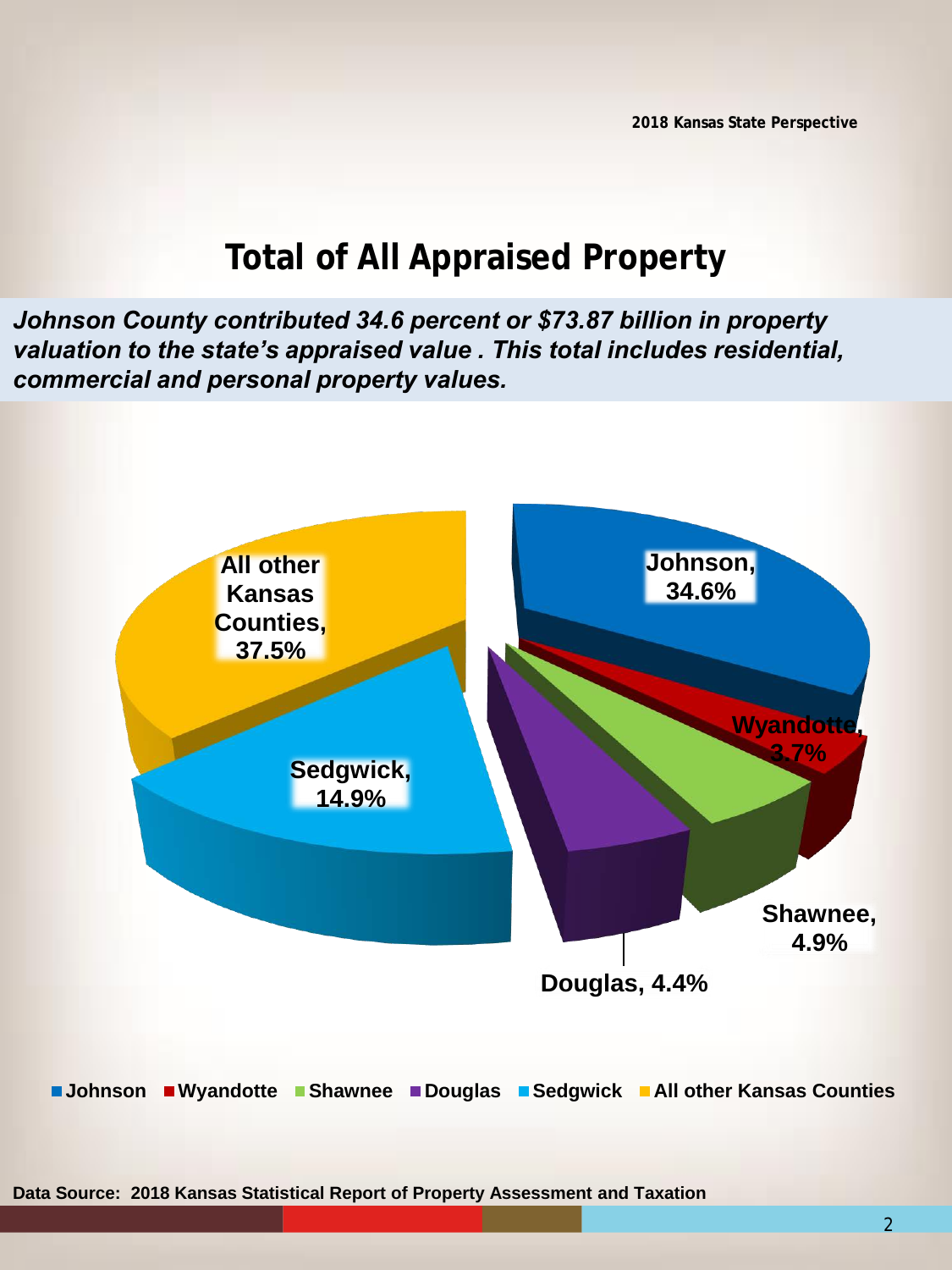#### **Total of All Assessed Real Property**

*Johnson County contributed 33.3 percent or \$10.21 billion of the state's assessed real property value.* 



3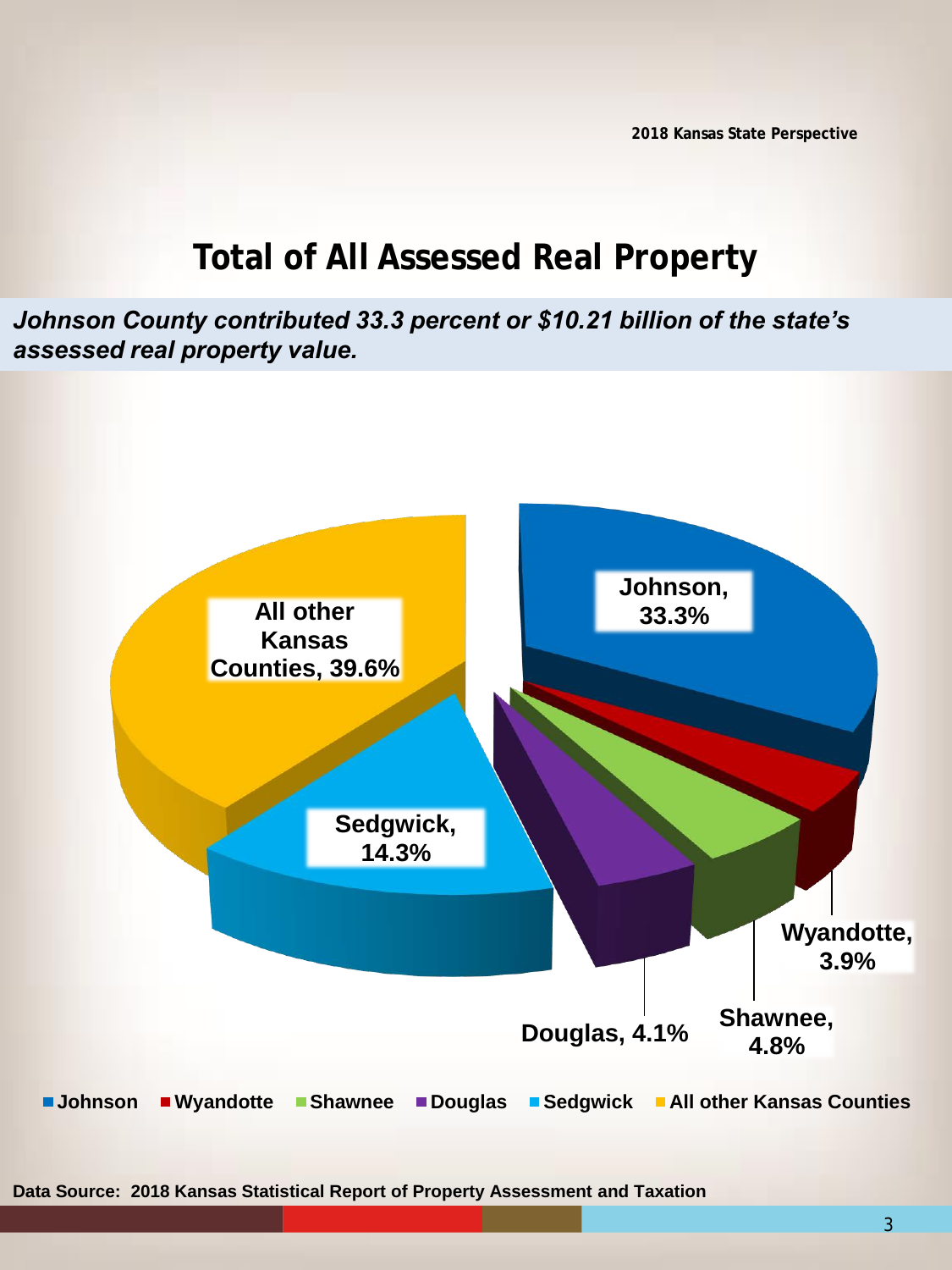#### **Total of All Assessed Residential Real Property**

*Johnson County contributed 37.5 percent or \$6.86 billion of the state's assessed residential property value.* 



**Data Source: 2018 Kansas Statistical Report of Property Assessment and Taxation**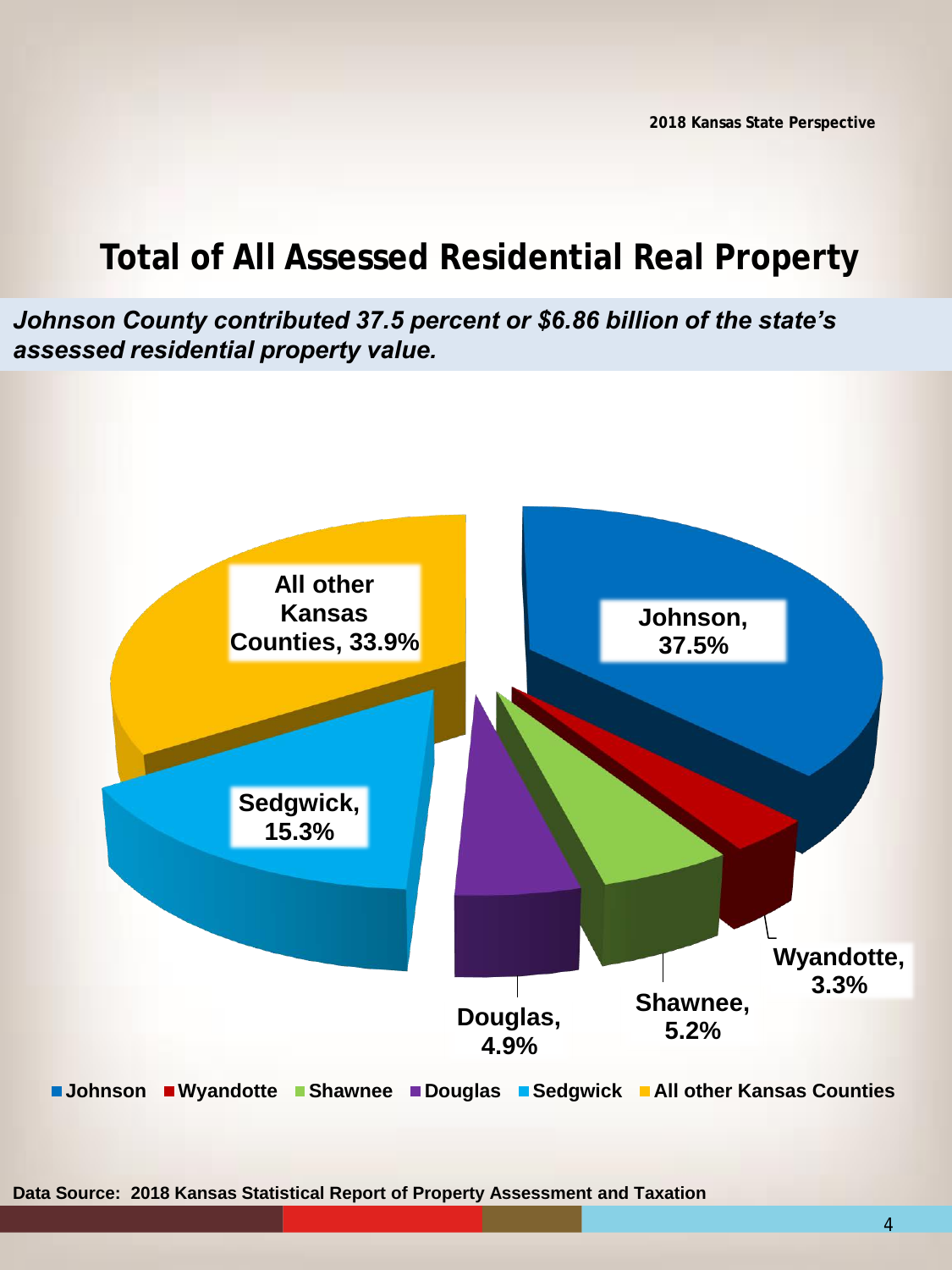## **Total of All Assessed Commercial Real Property**

*Johnson County contributed 36.1 percent or \$3.22 billion of the state's assessed commercial real property value.* 



**Data Source: 2018 Kansas Statistical Report of Property Assessment and Taxation** 

5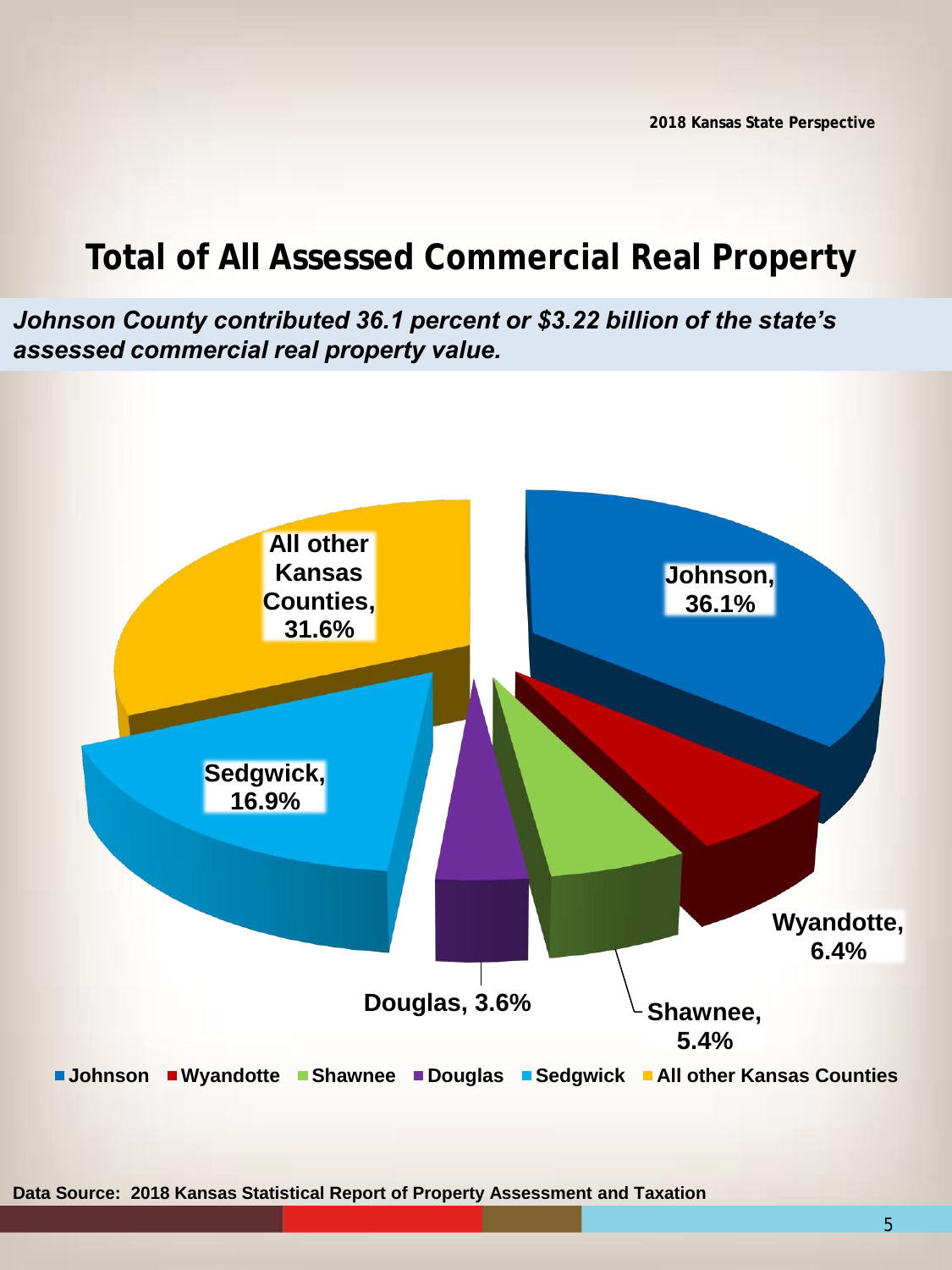### **Total of All Assessed Personal Property**

*Johnson County contributed 6.0 percent or \$91.92 million of the state's assessed personal property value.* 



**Data Source: 2018 Kansas Statistical Report of Property Assessment and Taxation**